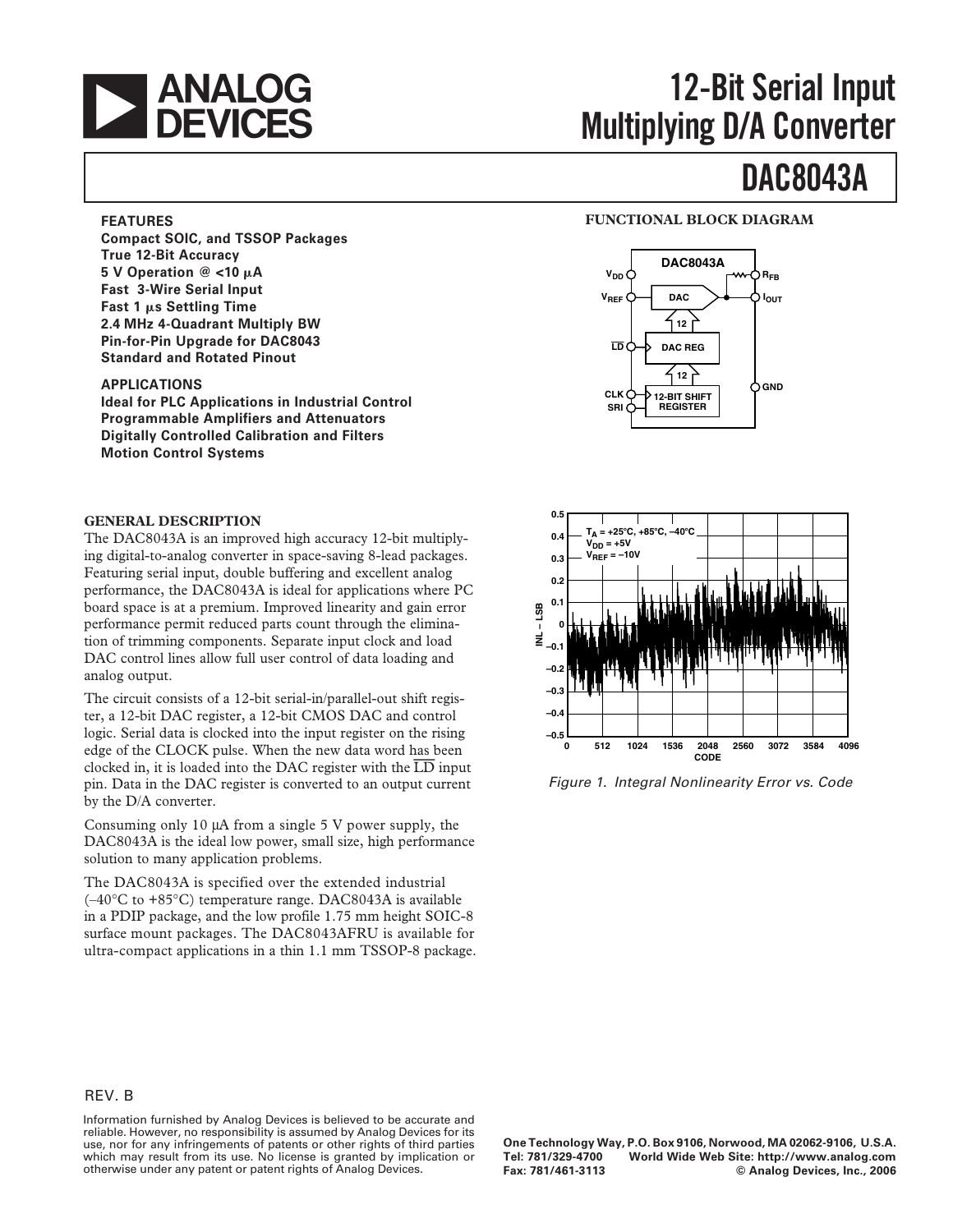# **DAC8043A–SPECIFICATIONS ELECTRICAL CHARACTERISTICS** (@  $V_{DD} = 5$  V,  $V_{REF} = 10$  V,  $-40^{\circ}C < T_A < +85^{\circ}C$ , unless otherwise noted.)

| Parameter                                                                 | <b>Symbol</b>             | Condition                                                                      | <b>E</b> Grade | F Grade        | Unit               |
|---------------------------------------------------------------------------|---------------------------|--------------------------------------------------------------------------------|----------------|----------------|--------------------|
| <b>STATIC PERFORMANCE</b><br>Resolution                                   | N                         |                                                                                | 12             | 12             | <b>Bits</b>        |
| Relative Accuracy                                                         | $\ensuremath{\text{INL}}$ |                                                                                | ±0.5           | ±1.0           | LSB max            |
| Differential Nonlinearity                                                 | <b>DNL</b>                | All Grades Monotonic to 12 Bits                                                | ±0.5           | ±1.0           | LSB max            |
| Gain Error <sup>1</sup>                                                   |                           |                                                                                |                |                |                    |
|                                                                           | $G_{\rm FSE}$             | $T_A = 25$ °C, Data = FFF <sub>H</sub>                                         | ±1.0           | ±2.0           | LSB max            |
|                                                                           |                           | $T_A = -40$ °C, +85°C, Data = FFF <sub>H</sub>                                 | ±2.0           | ±2.0           | LSB max            |
| Gain Tempco <sup>2</sup>                                                  | TCG <sub>FS</sub>         | IOUT Pin Measured                                                              | ±5             | ±5             | ppm/°C max         |
| Output Leakage Current                                                    | $I_{LKG}$                 | Data = $000_H$ , I <sub>OUT</sub> Pin Measured                                 | ±5             | ±5             | nA max             |
|                                                                           |                           | $T_A = -40$ °C, +85°C, Data = 000 <sub>H</sub> , I <sub>OUT</sub> Pin Measured | ±25            | ±25            | nA max             |
| Zero-Scale Error <sup>3</sup>                                             | $I_{ZSE}$                 | Data = $000_H$                                                                 | 0.03           | 0.03           | LSB max            |
|                                                                           |                           | $T_A = -40$ °C, +85°C, Data = 000 <sub>H</sub>                                 | 0.15           | 0.15           | LSB max            |
| REFERENCE INPUT                                                           |                           |                                                                                |                |                |                    |
| Input Resistance                                                          | $R_{REF}$                 | Absolute Tempco < 50 ppm/°C                                                    | 7/15           | 7/15           | $k\Omega$ min/max  |
| Input Capacitance <sup>2</sup>                                            | $C_{REF}$                 |                                                                                | 5              | 5              | $pF$ typ           |
| <b>ANALOG OUTPUT</b>                                                      |                           |                                                                                |                |                |                    |
| Output Capacitance <sup>2</sup>                                           | $C_{\text{OUT}}$          | Data = $000_H$                                                                 | 25             | 25             | $pF$ typ           |
|                                                                           |                           | Data = $\text{FFF}_{\text{H}}$                                                 | 30             | 30             | $pF$ typ           |
| <b>DIGITAL INPUTS</b>                                                     |                           |                                                                                |                |                |                    |
| Digital Input Low                                                         | $\rm V_{II.}$             |                                                                                | 0.8            | 0.8            | V max              |
| Digital Input High                                                        | V <sub>IH</sub>           |                                                                                | 2.4            | 2.4            | V min              |
| Input Leakage Current                                                     | $\rm I_{IL}$              | $V_{LOGIC}$ = 0 V to 5 V                                                       | $0.001/\pm1$   | $0.001/\pm1$   | µA typ/max         |
| Input Capacitance <sup>2</sup>                                            | $C_{IL}$                  | $V_{LOGIC} = 0 V$                                                              | 10             | 10             | $pF$ max           |
| INTERFACE TIMING <sup>2, 4</sup>                                          |                           |                                                                                |                |                |                    |
| Data Setup                                                                | $t_{DS}$                  |                                                                                | 10             | 10             | ns min             |
| Data Hold                                                                 | $t_{\rm DH}$              |                                                                                | 5              | 5              | ns min             |
| Clock Width High                                                          |                           |                                                                                | 25             | 25             | ns min             |
| Clock Width Low                                                           | $t_{CH}$                  |                                                                                | 25             | 25             | ns min             |
| Load Pulsewidth                                                           | $t_{CL}$<br>$t_{LD}$      |                                                                                | 25             | 25             | ns min             |
| LSB CLK to $\overline{\text{LD}}$ DAC                                     |                           |                                                                                | $\mathbf{0}$   | $\overline{0}$ | ns min             |
|                                                                           | $t_{\rm ASB}$             |                                                                                |                |                |                    |
| AC CHARACTERISTICS <sup>1, 2</sup><br><b>Output Current Settling Time</b> |                           | To ±0.01% of Full Scale, Ext Op Amp OP42                                       | $\mathbf{1}$   | 1              | us max             |
| DAC Glitch                                                                | $t_S$                     | Data = $000_H$ to FFF <sub>H</sub> to $000_H$ , $V_{REF} = 0$ V                | 20             | 20             | nVs max            |
|                                                                           | Q                         |                                                                                |                |                |                    |
| Feedthrough $(V_{OUT}/V_{REF})$                                           | FT                        | $V_{REF}$ = 20 V p-p, Data = 000 <sub>H</sub> , f = 10 kHz                     | $\mathbf{1}$   | $\mathbf{1}$   | $mV p-p$           |
| <b>Total Harmonic Distortion</b>                                          | <b>THD</b>                | $V_{REF}$ = 6 V rms, Data = $FFF_H$ , f = 1 kHz                                | $-85$          | $-85$          | $dB$ typ           |
| Output Noise Density <sup>5</sup>                                         | $e_n$                     | 10 Hz to 100 kHz Between RFB and IOUT                                          | 17             | 17             | $nV/\sqrt{Hz}$ max |
| Multiplying Bandwidth                                                     | <b>BW</b>                 | $-3$ dB, $V_{OUT}/V_{REF}$ , $V_{REF}$ = 100 mV rms, Data = FFF <sub>H</sub>   | 2.4            | 2.4            | MHz typ            |
| SUPPLY CHARACTERISTICS                                                    |                           |                                                                                |                |                |                    |
| Power Supply Range                                                        | $V_{DD\,RANGE}$           |                                                                                | 4.5/5.5        | 4.5/5.5        | V min/max          |
| <b>Positive Supply Current</b>                                            | $I_{DD}$                  | $V_{LOGIC} = 0 V$ or $V_{DD}$                                                  | 10             | 10             | uA max             |
| Power Dissipation                                                         | $P_{DISS}$                | $V_{LOGIC} = 0 V$ or $V_{DD}$                                                  | 50             | 50             | µW max             |
| <b>Power Supply Sensitivity</b>                                           | <b>PSS</b>                | $\Delta V_{DD} = \pm 5\%$                                                      | 0.002          | 0.002          | $\%/%$ max         |

NOTES

<sup>1</sup>Using internal feedback resistor  $R_{FB}$ , see Figure 19 test circuit with  $V_{REF}$  = 10 V.

<sup>2</sup>These parameters are guaranteed by design and not subject to production testing.

<sup>3</sup>Calculated from worst case R<sub>REF</sub>: I<sub>ZSE</sub>(LSB) = (R<sub>REF</sub>  $\times$  I<sub>LKG</sub>  $\times$  4096)/V<sub>REF</sub>.

<sup>4</sup>All input control signals are specified with  $t_R = t_F = 2$  ns (10% to 90% of 5 V) and timed from a voltage level of 1.6 V.

<sup>5</sup>Calculation from e<sub>n</sub> =  $\sqrt{4KTRB}$  where: K = Boltzmann Constant (J/°K), R = Resistance (Ω), T = Resistor Temperature (°K), B = 1 Hz Bandwidth.

Specifications subject to change without notice.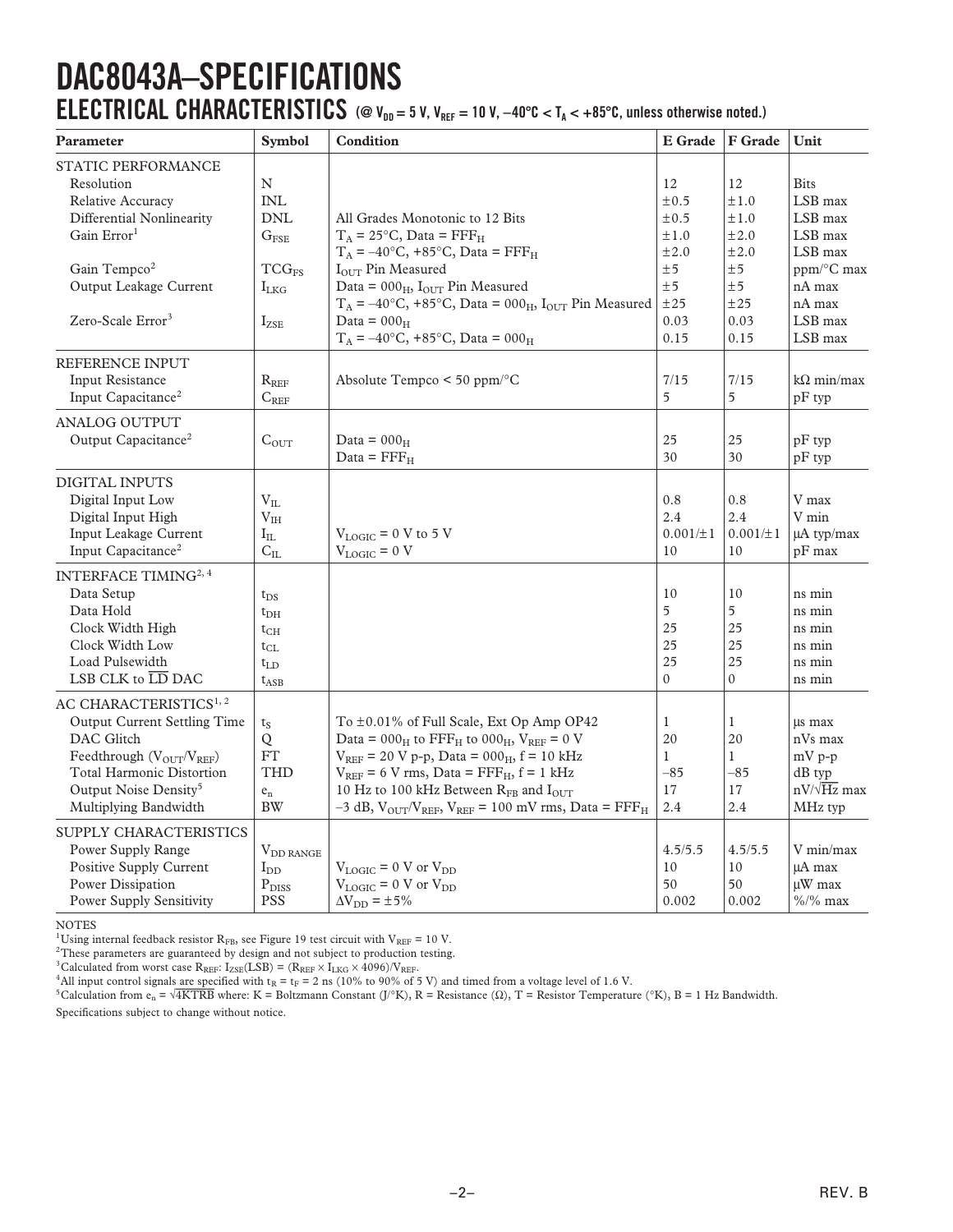#### **ABSOLUTE MAXIMUM RATINGS\***

\*Stresses above those listed under Absolute Maximum Ratings may cause permanent damage to the device. This is a stress rating only; functional operation of the device at these or any other conditions above those indicated in the operational sections of this specification is not implied. Exposure to absolute maximum rating conditions for extended periods may affect device reliability.

| Model <sup>1</sup>            | <b>INL</b><br>(LSB) | Temperature<br>Range               | Package<br>Description | Package<br>Option |
|-------------------------------|---------------------|------------------------------------|------------------------|-------------------|
| DAC8043A1ES <sup>2</sup>      | $\pm 0.5$           | $-40^{\circ}$ C to $+85^{\circ}$ C | 8-Lead SOIC N          | $R-8$             |
| DAC8043A1ESZ <sup>2,3</sup>   | $+0.5$              | $-40^{\circ}$ C to $+85^{\circ}$ C | 8-Lead SOIC N          | $R-8$             |
| DAC8043A1FS <sup>2</sup>      | $+1.0$              | $-40^{\circ}$ C to $+85^{\circ}$ C | 8-Lead SOIC N          | $R-8$             |
| DAC8043A1FSZ <sup>2,3</sup>   | ±1.0                | $-40^{\circ}$ C to $+85^{\circ}$ C | 8-Lead SOIC N          | $R-8$             |
| DAC8043AEP                    | $\pm 0.5$           | $-40^{\circ}$ C to $+85^{\circ}$ C | 8-Lead PDIP            | $N-8$             |
| DAC8043AEPZ <sup>3</sup>      | $\pm 0.5$           | $-40^{\circ}$ C to $+85^{\circ}$ C | 8-Lead PDIP            | $N-8$             |
| DAC8043AES                    | $\pm 0.5$           | $-40^{\circ}$ C to $+85^{\circ}$ C | 8-Lead SOIC N          | $R-8$             |
| DAC8043AESZ <sup>3</sup>      | ±0.5                | $-40^{\circ}$ C to $+85^{\circ}$ C | 8-Lead SOIC N          | $R-8$             |
| DAC8043AFP                    | $+1.0$              | $-40^{\circ}$ C to $+85^{\circ}$ C | 8-Lead PDIP            | $N-8$             |
| DAC8043AFPZ3                  | $+1.0$              | $-40^{\circ}$ C to $+85^{\circ}$ C | 8-Lead PDIP            | $N-8$             |
| DAC8043AFRU                   | $+1.0$              | $-40^{\circ}$ C to $+85^{\circ}$ C | 8-Lead TSSOP           | $RU-8$            |
| DAC8043AFRU-REEL              | ±1.0                | $-40^{\circ}$ C to $+85^{\circ}$ C | 8-Lead TSSOP           | $RU-8$            |
| DAC8043AFRU-REEL7             | ±1.0                | $-40^{\circ}$ C to $+85^{\circ}$ C | 8-Lead TSSOP           | $RU-8$            |
| DAC8043AFRUZ <sup>3</sup>     | ±1.0                | $-40^{\circ}$ C to $+85^{\circ}$ C | 8-Lead TSSOP           | $RU-8$            |
| DAC8043AFRUZ-REEL73           | $+1.0$              | $-40^{\circ}$ C to $+85^{\circ}$ C | 8-Lead TSSOP           | $RU-8$            |
| DAC8043AFS                    | $+1.0$              | $-40^{\circ}$ C to $+85^{\circ}$ C | 8-Lead SOIC N          | $R-8$             |
| DAC8043AFS-REEL7              | ±1.0                | $-40^{\circ}$ C to $+85^{\circ}$ C | 8-Lead SOIC N          | $R-8$             |
| DAC8043AFSZ <sup>3</sup>      | ±1.0                | $-40^{\circ}$ C to $+85^{\circ}$ C | 8-Lead SOIC N          | $R-8$             |
| DAC8043AFSZ-REEL <sup>3</sup> | ±1.0                | $-40^{\circ}$ C to $+85^{\circ}$ C | 8-Lead SOIC N          | $R-8$             |

#### **ORDERING GUIDE**

<sup>1</sup>The DAC8043A contains 346 transistors. The die size measures 70.3 mm  $\times$  57.1 mm = 4014 square mm. <sup>2</sup>The DAC8043A1ES, DAC8043A1ESZ, DAC8043A1FS, and DAC8043A1FSZ have a rotated pinout.  ${}^{3}Z$  = Pb-free part.

### **PIN FUNCTION DESCRIPTIONS**

| $#(^{*})$ | Name             | <b>Function</b>                                                                                                                                  |
|-----------|------------------|--------------------------------------------------------------------------------------------------------------------------------------------------|
| 1(7)      | $V_{REF}$        | DAC Reference Input Pin. Establishes DAC full-<br>scale voltage. Constant input resistance versus<br>code.                                       |
| 2(8)      | $R_{\rm FR}$     | Internal Matching Feedback Resistor. Connect<br>to external op amp output.                                                                       |
| 3(1)      | $I_{\text{OUT}}$ | DAC Current Output, full-scale output 1 LSB<br>less than reference input voltage $-V_{REF}$ .                                                    |
| 4(2)      | <b>GND</b>       | Analog and Digital Ground.                                                                                                                       |
| 5(3)      | $\overline{LD}$  | Load Strobe, Level-Sensitive Digital Input.<br>Transfers shift-register data to DAC register<br>while active low. See truth table for operation. |
| 6(4)      | <b>SRI</b>       | 12-Bit Serial Register Input, data loads directly<br>into the shift register MSB first. Extra leading<br>bits are ignored.                       |
| 7(5)      | <b>CLK</b>       | Clock Input, positive-edge clocks data into shift<br>register.                                                                                   |
| 8 (6)     | $\rm V_{DD}$     | Positive Power Supply Input. Specified range of<br>operation $5 \text{ V} \pm 10\%$ .                                                            |

\*Note Pin numbers in parenthesis represent the rotated pinout of the DAC8043A1ES and DAC8043A1FS models.

#### **DAC8043AE/F PIN CONFIGURATIONS**



#### **DAC8043A1E AND DAC8043A1F PIN CONFIGURATION (Rotated Pinout)**



#### **CAUTION**

ESD (electrostatic discharge) sensitive device. Electrostatic charges as high as 4000 V readily accumulate on the human body and test equipment and can discharge without detection. Although the DAC8043A features proprietary ESD protection circuitry, permanent damage may occur on devices subjected to high-energy electrostatic discharges. Therefore, proper ESD precautions are recommended to avoid performance degradation or loss of functionality.

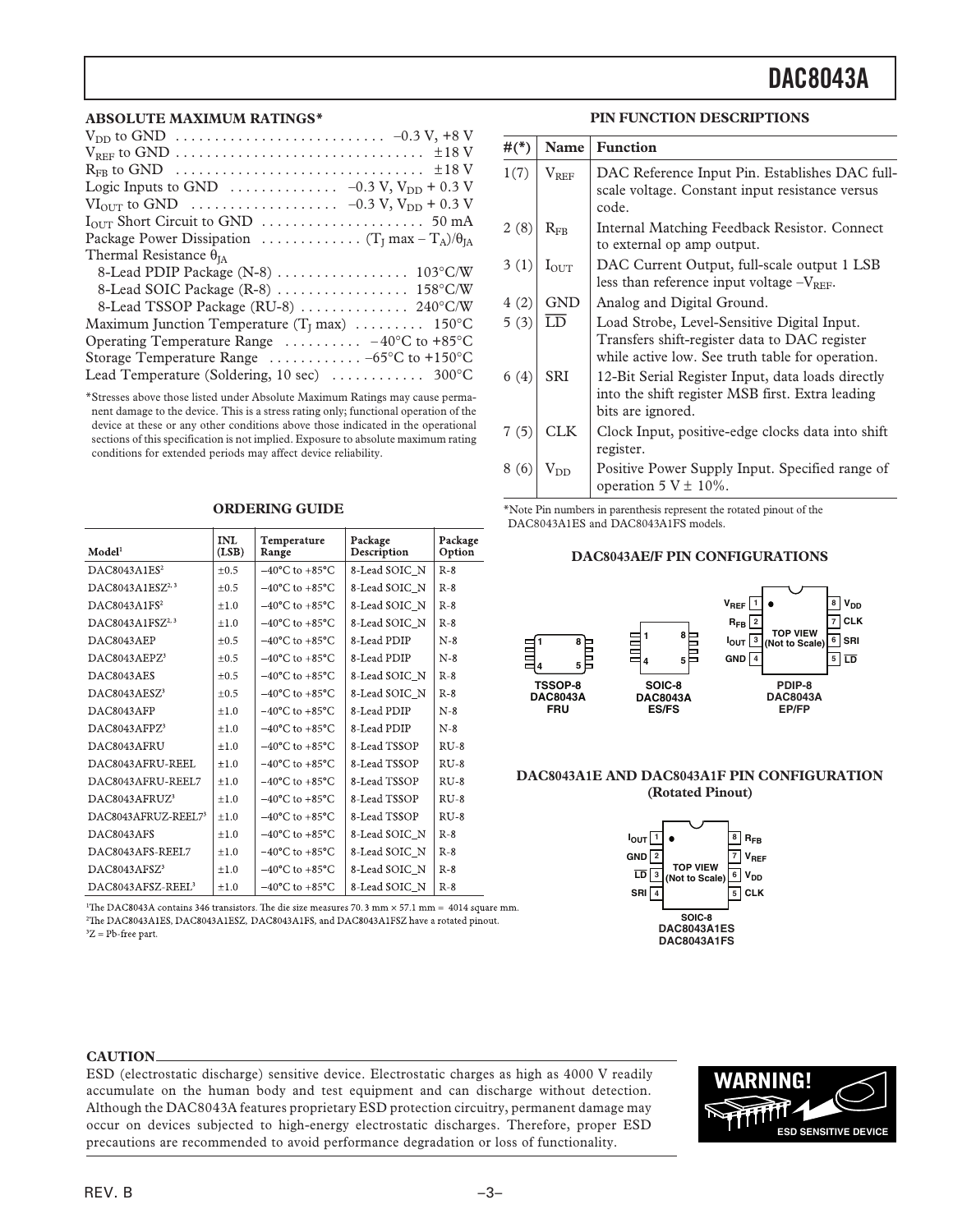<span id="page-3-0"></span>

Figure 2. Timing Diagram

| Table I. Control-Logic Truth Table |  |  |  |  |
|------------------------------------|--|--|--|--|
|------------------------------------|--|--|--|--|

| <b>CLK</b> | LD | <b>Serial Shift Register Function</b>                                    | <b>DAC Register Function</b>                                        |
|------------|----|--------------------------------------------------------------------------|---------------------------------------------------------------------|
| $H$ or $L$ | H  | Shift-Register-Data Advanced One Bit   Latched<br>No Effect<br>No Effect | Updated with Current Shift Register Contents<br>Latched All 12 Bits |

NOTES

 $\dagger$  positive logic transition.

The DAC Register  $\overline{LD}$  input is level-sensitive. Any time  $\overline{LD}$  is logic-low data in the serial register will directly control the switches in the R-2R DAC ladder.

# **Typical Performance Characteristics**



Figure 3. Total Unadjusted Error Histogram



Figure 4. Full-Scale Output Tempco Histogram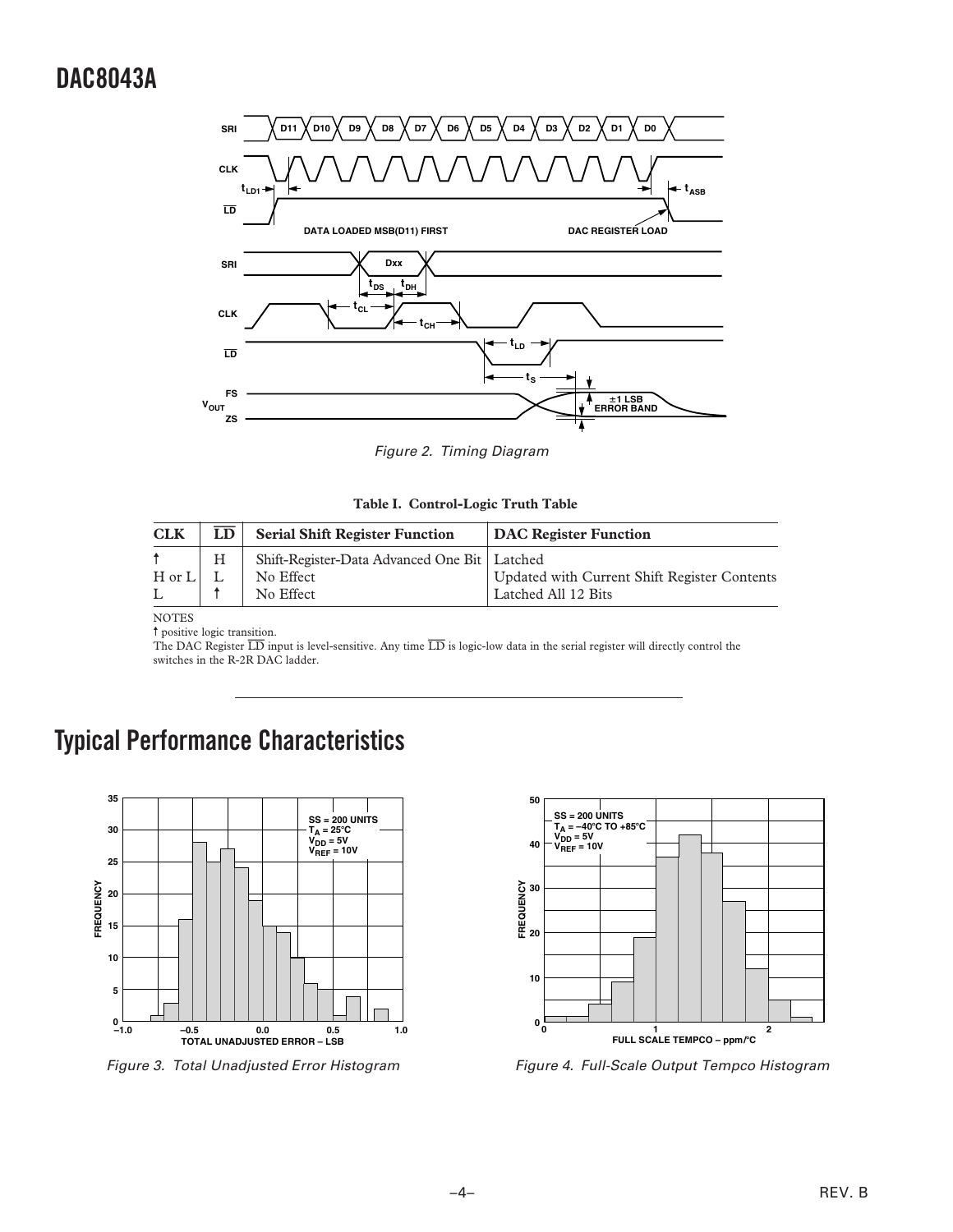

Figure 5. Supply Current vs. Logic Input Voltage



Figure 6. Supply Current vs. Temperature



Figure 7. Supply Current vs. Clock Frequency



Figure 8. Power Supply Rejection vs. Frequency



Figure 9. Linearity Error vs. Digital Code



Figure 10. Linearity Error vs. External Op Amp  $V_{OS}$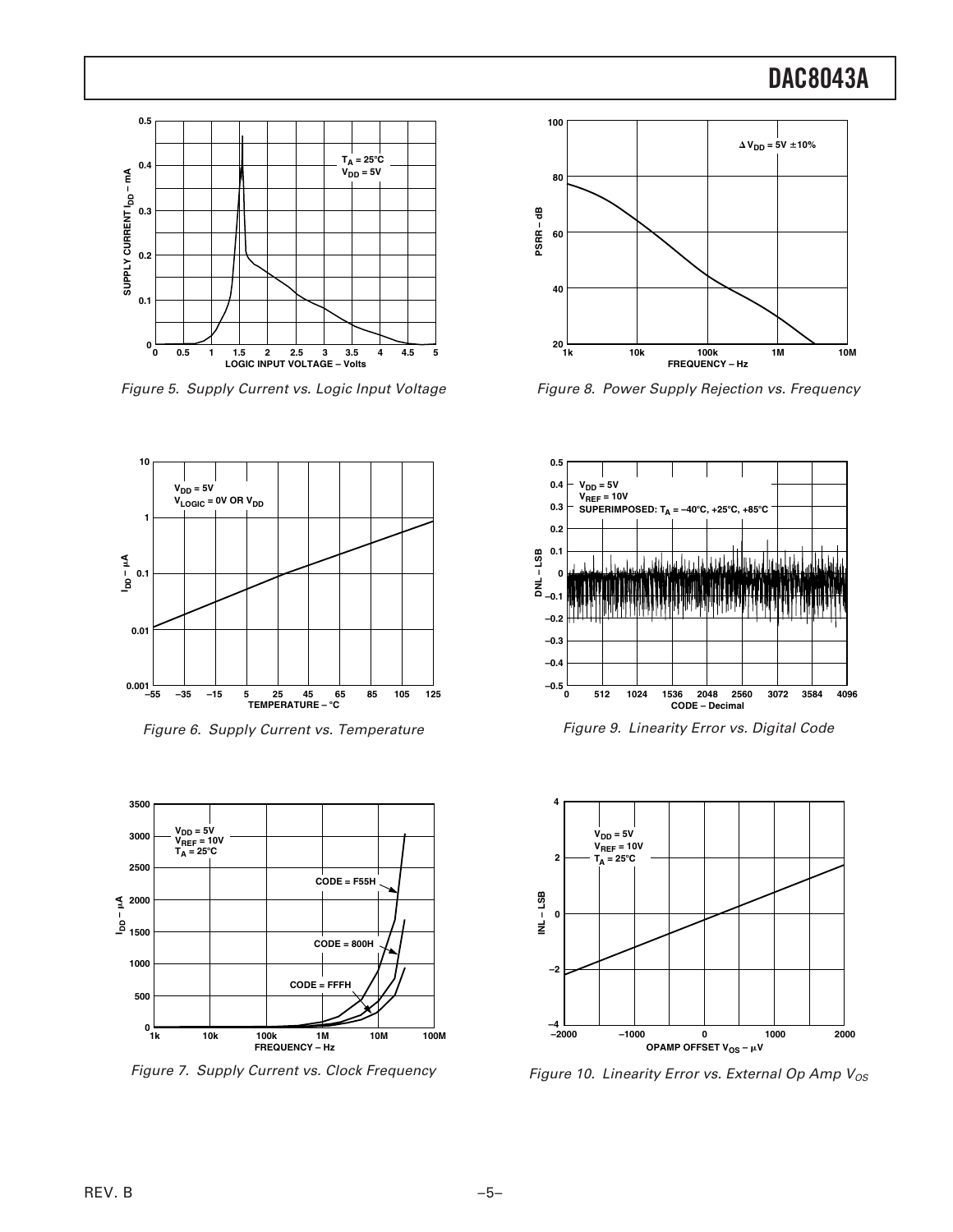

Figure 11. Midscale Transition Performance



Figure 14. Linearity Error vs. Reference Voltage



Figure 12. Large Signal Settling Time



Figure 13. Reference Multiplying Bandwidth vs. Frequency and Code



Figure 15. Long-Term Drift Accelerated by Burn-In



Figure 16. THD vs. Frequency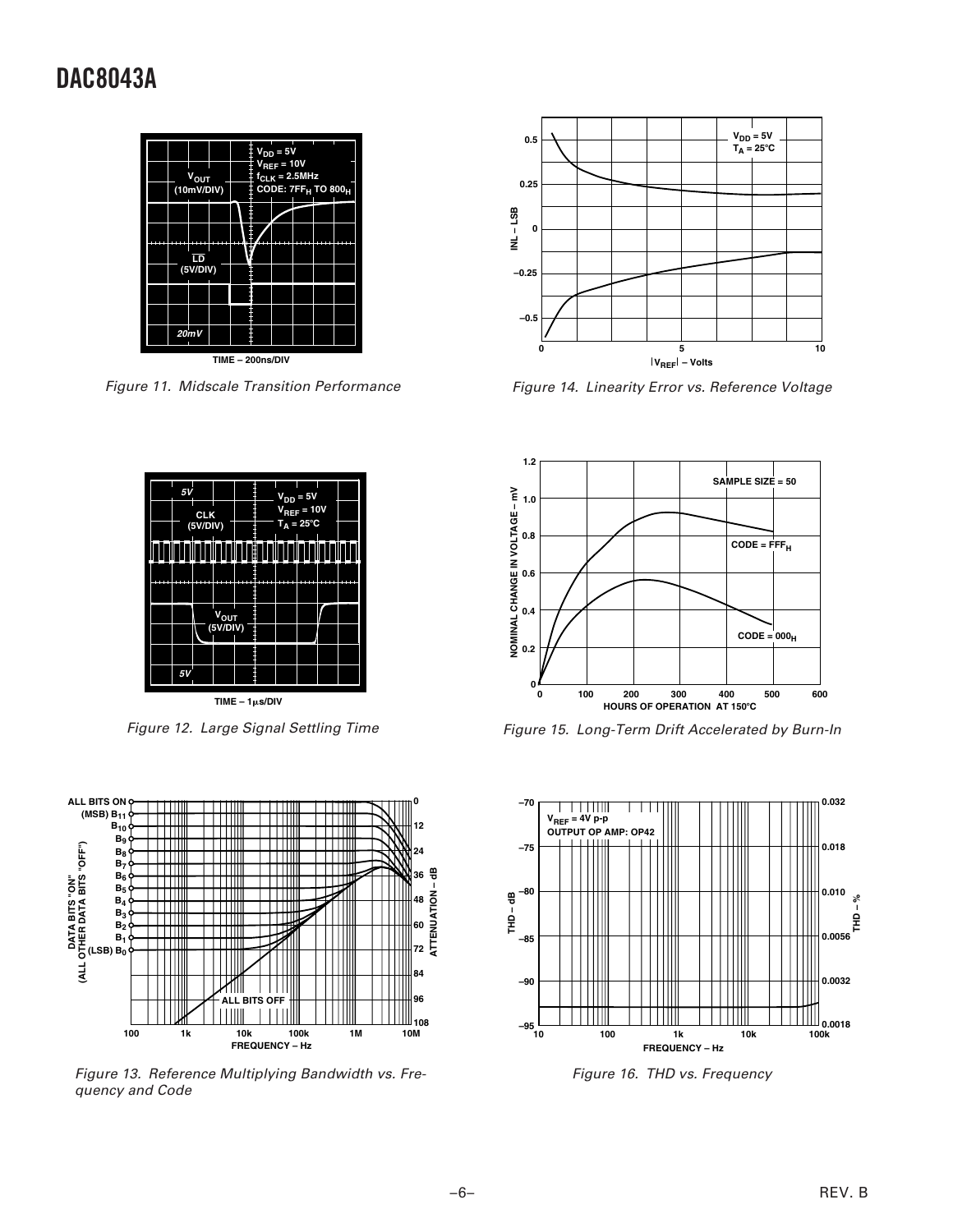### **PARAMETER DEFINITIONS INTEGRAL NONLINEARITY (INL)**

This is the single most important DAC specification. ADI measures INL as the maximum deviation of the analog output (from the ideal) from a straight line drawn between the end points. It is expressed as a percent of full-scale range or in terms of LSBs. Refer to Analog Devices Data Reference Manual for additional digital-to-analog converter definitions.

### **INTERFACE LOGIC INFORMATION**

The DAC8043A has been designed for ease of operation. The timing diagram[, Figure 2, illu](#page-3-0)strates the input register loading sequence. Note that the most significant bit (MSB) is loaded first. Once the 12-bit input register is full, the data is transferred to the DAC register by taking *LD* momentarily low.

### **DIGITAL SECTION**

The DAC8043A's digital inputs, SRI, *LD*, and CLK, are TTL compatible. The input voltage levels affect the amount of current drawn from the supply; peak supply current occurs as the digital input (VIN) passes through the transition region. See the Supply Current vs. Logic Input Voltage graph located in the typical performance characteristics curves. Maintaining the digital input voltage levels as close as possible to the supplies, VDD and GND, minimizes supply current consumption. The DAC8043A's digital inputs have been designed with ESD resistance incorporated through careful layout and the inclusion of input protection circuitry. Figure 17 shows the input protection diodes and series resistor; this input structure is duplicated on each digital input. High voltage static charges applied to the inputs are shunted to the supply and ground rails through forward biased diodes. These protection diodes were designed to clamp the inputs to well below dangerous levels during static discharge conditions.



Figure 17. Digital Input Protection

### **GENERAL CIRCUIT INFORMATION**

The DAC8043A is a 12-bit multiplying D/A converter with a very low temperature coefficient. It contains an R-2R resistor ladder network, data input and control logic, and two data registers.

The digital circuitry forms an interface in which serial data can be loaded under microprocessor control into a 12-bit shift register and then transferred, in parallel, to the 12-bit DAC register.

The analog portion of the DAC8043A contains an inverted R-2R ladder network consisting of silicon-chrome, highly-stable (50 ppm/°C) thin-film resistors, and twelve pairs of NMOS current-steering switches, see Figure 18. These switches steer binarily weighted currents into either  $I<sub>OUT</sub>$  or GND; this yields a constant current in each ladder leg, regardless of digital input code. This constant current results in a constant input resistance at  $V_{REF}$  equal to R. The  $V_{REF}$  input may be driven by any

reference voltage or current, ac or dc that is within the limits stated in the Absolute Maximum Ratings.



### Figure 18. Simplified DAC Circuit

The twelve output current steering NMOS FET switches are in series with each R-2R resistor.

To further ensure accuracy across the full temperature range, permanently "ON" MOS switches were included in series with the feedback resistor and the R-2R ladder's terminating resistor. Figure 18 shows the location of the series switches. During any testing of the resistor ladder or RFEEDBACK (such as incoming inspection),  $V_{DD}$  must be present to turn "ON" these series switches.

### **DYNAMIC PERFORMANCE OUTPUT IMPEDANCE**

The DAC8043A's output resistance, as in the case of the output capacitance, varies with the digital input code. This resistance, looking back into the  $I_{\text{OUT}}$  terminal, may be between 10 kΩ (the feedback resistor alone when all digital inputs are LOW) and 7.5 kΩ (the feedback resistor in parallel with approximate 30 kΩ of the R-2R ladder network resistance when any single bit logic is HIGH). Static accuracy and dynamic performance will be affected by these variations.

### **APPLICATIONS INFORMATION**

In most applications, linearity depends upon the potential of the  $I<sub>OUT</sub>$  and GND pins being at the same voltage potential. The DAC is connected to an external precision op amp inverting input. The external amplifiers noninverting input should be tied directly to ground without the usual bias current compensating resistor. (Se[e Figures 19 and 20.\) Th](#page-7-0)e selected amplifier should have a low input bias current and low drift over temperature. The amplifiers input offset voltage should be nulled to less than 200 microvolts (less than 10% of 1 LSB). All grounded pins should tie to a single common ground point to avoid ground loops. The  $V_{DD}$  power supply should have a low noise level with adequate bypassing. It is best to operate the DAC8043A from the analog power supply and grounds.

### **UNIPOLAR 2-QUADRANT MULTIPLYING**

The most straightforward application of the DAC8043A is in the 2-quadrant multiplying configuration shown in [Figure 19. If](#page-7-0) the reference input signal is replaced with a fixed dc voltage